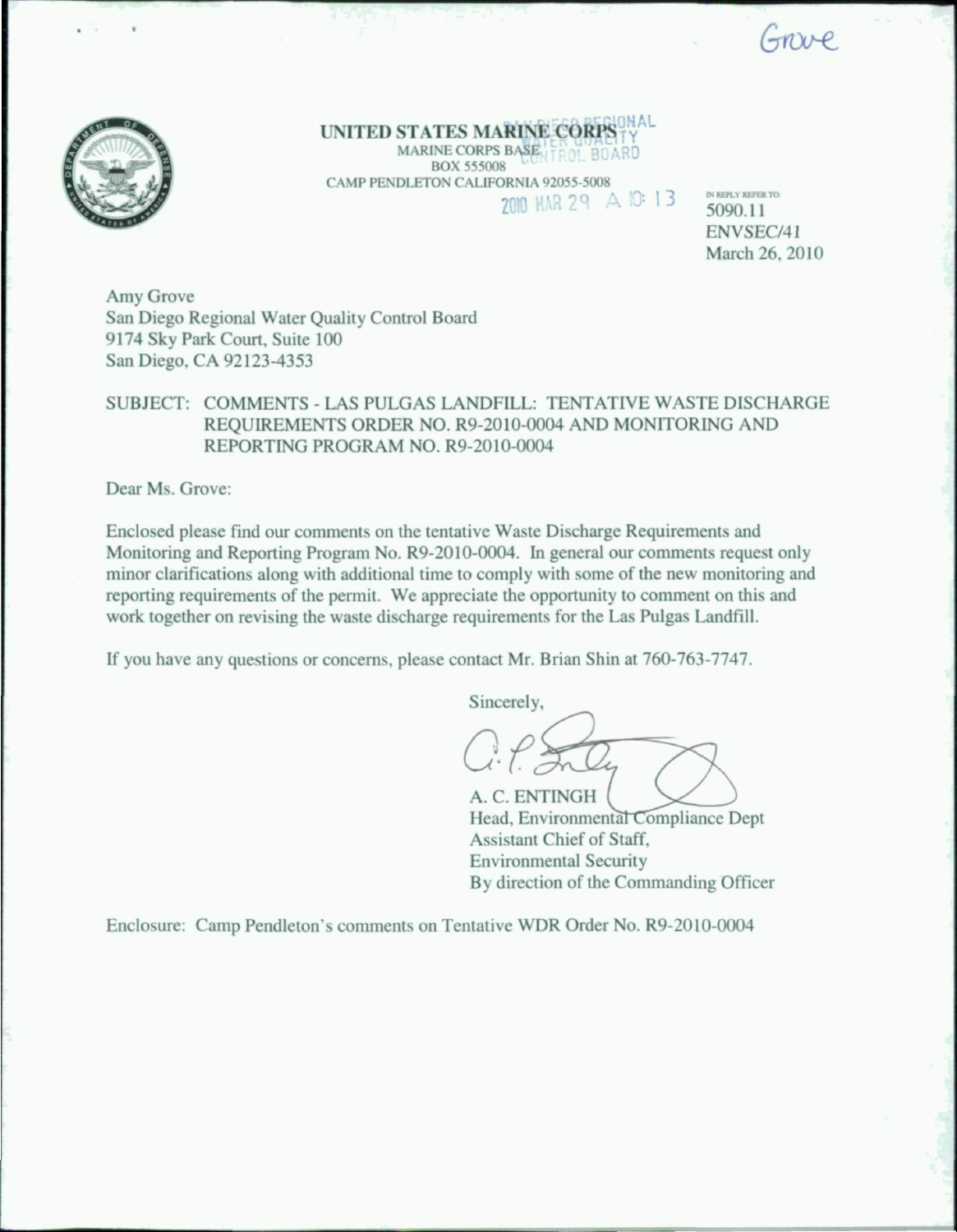# Comments on Tentative WDR Order No. R9-2010-0004 Las Pulgas Landfill

Specific Comments:

 $\mathbf{r}$ 

### Information Sheet

- 1. Information Sheet, Pg 5, Item 4,  $1<sup>st</sup>$  Paragraph: The landfill gas monitoring wells have been installed between September 8<sup>th</sup> and October 1<sup>st</sup> of 2009. During Phase II construction, two wells (LFG-03 and LFG-I0) will be destroyed in a manner appropriate to local regulatory requirements and additional wells will be installed to meet the requirements of CCR Title 27. Sections 20917 through 20939.
- 2. Information Sheet, Attachment 1: Summary of Strength Parameters for Bulk Materials, Protective Cover Layer, Shear Strength Parameters should be:

 $\Phi = 32\degree/c = 200$  psf (for construction of base liner only)  $\Phi = 29\%c = 125$  psf (for operations placement on side slope).

3. Information Sheet, Attachment 1: Summary of Strength Parameters for Slope Liner Interface Components, 16-oz Geotextile & smooth 60-miI HDPE. Residual Shear Strength Parameter should be  $\Phi = 8^\circ$ . For the Peak Shear Strength Parameter, a note should be added to state that a thickened toe to maintain interim stability will be required during operations for incremental placement of the protective cover soil.

## Tentative Order R9-2010-0004

- 4. Tentative Order R9-2010-0004, 1<sup>st</sup> Page, Paragraph titled "DISCHARGER": Las Pulgas began landfill operations on March 1971.
- 5. Tentative Order R9-2010-0004. Page 4, Finding 11 .c: Protective cover soil layer will be placed incrementally 8 to 10 feet up the entire lined sideslope. The current wording makes it sound that PCS will not be placed above the initial 8 to 10 feel. Additionally, delete the words "consisting of loamy or sandy clays with a permeability ranging between 1 x 10-3 to 1 x 10-4 cm/sec" and replace with "with a permeability at least 2 x 10-3 cm/sec or greater". This permeability was used in the design considerations.
- 6. Tentative Order R9-2010-0004, Page 4, Finding 12: Protective cover soil layer will be placed incrementally 8 to 10 feet up the entire lined side slope. Additional soils will be placed at the toe of slope along with the 8 to 10 feet of the protective cover soil. The permeability of the protective cover soil is 2 x 10-3 cm/sec or greater.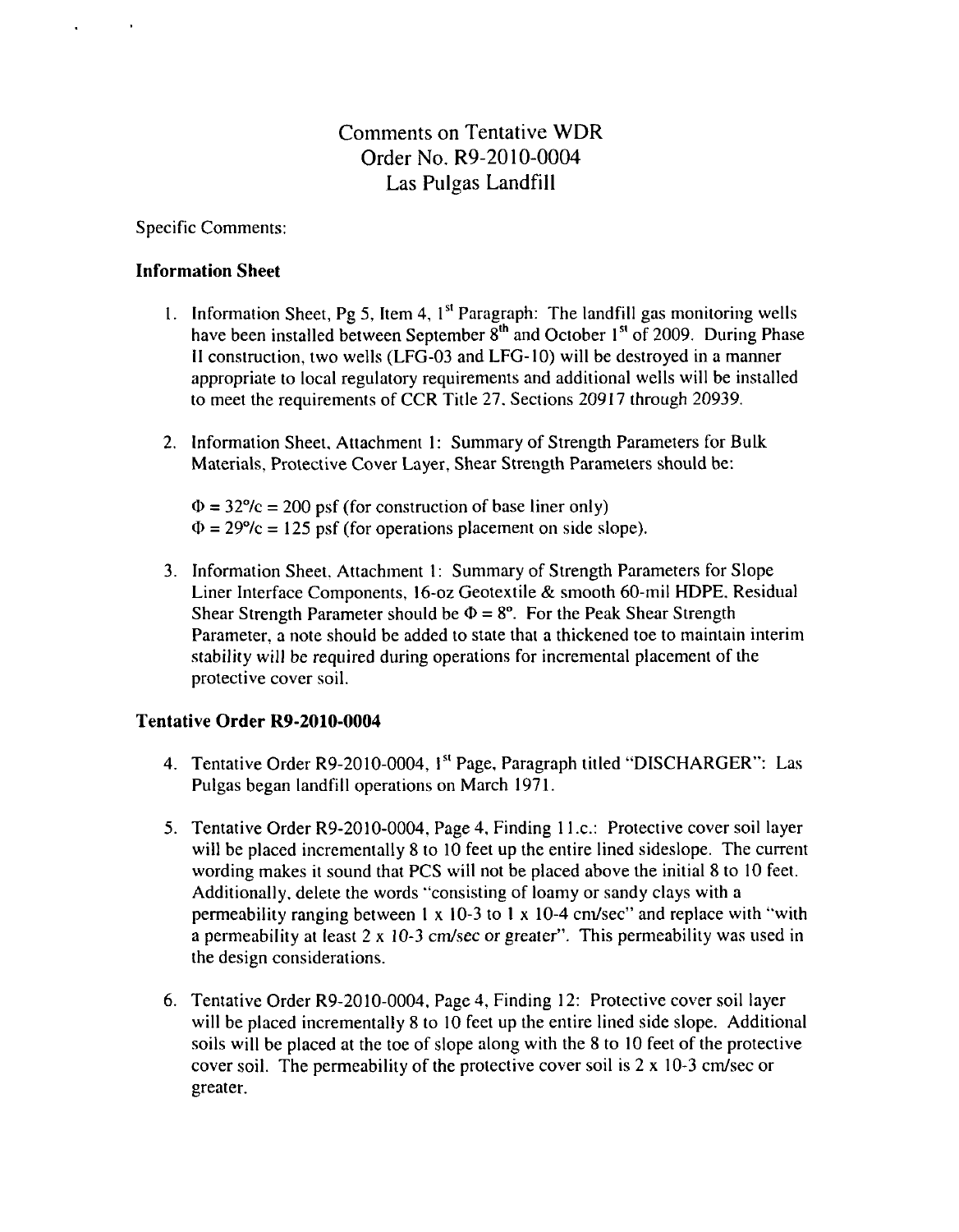- 7. Tentative Order R9-20IO-0004, Page 4, Finding 15: Tentative Order No. 2009- 0009-DWQ is the WDR for discharges for storm water associated with construction activities, not industrial activities. The construction of the Phase II liner will be covered under this permit, and the operation of the landfill is currently covered under Order No 97-03-DWQ.
- 8. Tentative Order R9-2010-0004. Page 9. Order B.3.: Request including authorization to discharge wastes within the legacy unlined limits of the landfill.
- 9. Tentative Order R9-2010-0004, Page 9, Order C.2.: The solids to liquid ratio should be 5:1 by weight as stipulated in 27 CCR 20220(c)(3).
- 10. Tentative Order R9-2010-0004, Page 15, Order D.8.b.: The landfill is equipped with a double walled aboveground storage tank. No sump is proposed.
- 11. Tentative Order R9-2010-0004, Page 15, Order D. Landfill Operation Specifications: Request adding the following item:

9, PROTECTIVE COVER SOIL PLACEMENT. Incremental placement of the 2 feet thick protective cover soil layer during operations shall not be compacted against the side slope liner. Rather, the 2 feet thick protective cover soil placement during operations must be placed with additional soil to construct a thickened toe to maintain interim stability. Equipment loads shall not be allowed on the landfill side slope during protective cover soil placement."

- 12. Tentative Order R9-20I0-0004, Page 18, Order E.6.d.i: Change "concstituents" to "constituents".
- 13. Tentative Order R9-20I0-0004, Page 29, Order H.6.a.: Request changing the term "Final Design Report" to "Final Engineering Report" to distinguish from the "Final Design Report" that is part of the Joint Technical Document for Las Pulgas Landfill.
- 14. Tentative Order R9-2010-0004, Page 20, Order E.7.d.: Request to include Technical Demonstration (as defined in this paragraph) to be included in the Final Engineering Report (as required in Tentative Order R9-2010-0004. Page 29, Order H.6.a.) and not the CQA Report. The Technical Demonstration shall use actual data as used for construction.
- 15. Tentative Order R9-2010-0004, Page 21, Order E.9.: Request to change the title "Operations Layer" to Protective Cover Soil for clarification.
- 16. Tentative Order R9-2010-0004. Page 21. Order E.9.ii.: Request to revise the requirement to state "Be comprised of soil materials having a minimum laboratory permeability of 2 x 10-3 cm/sec".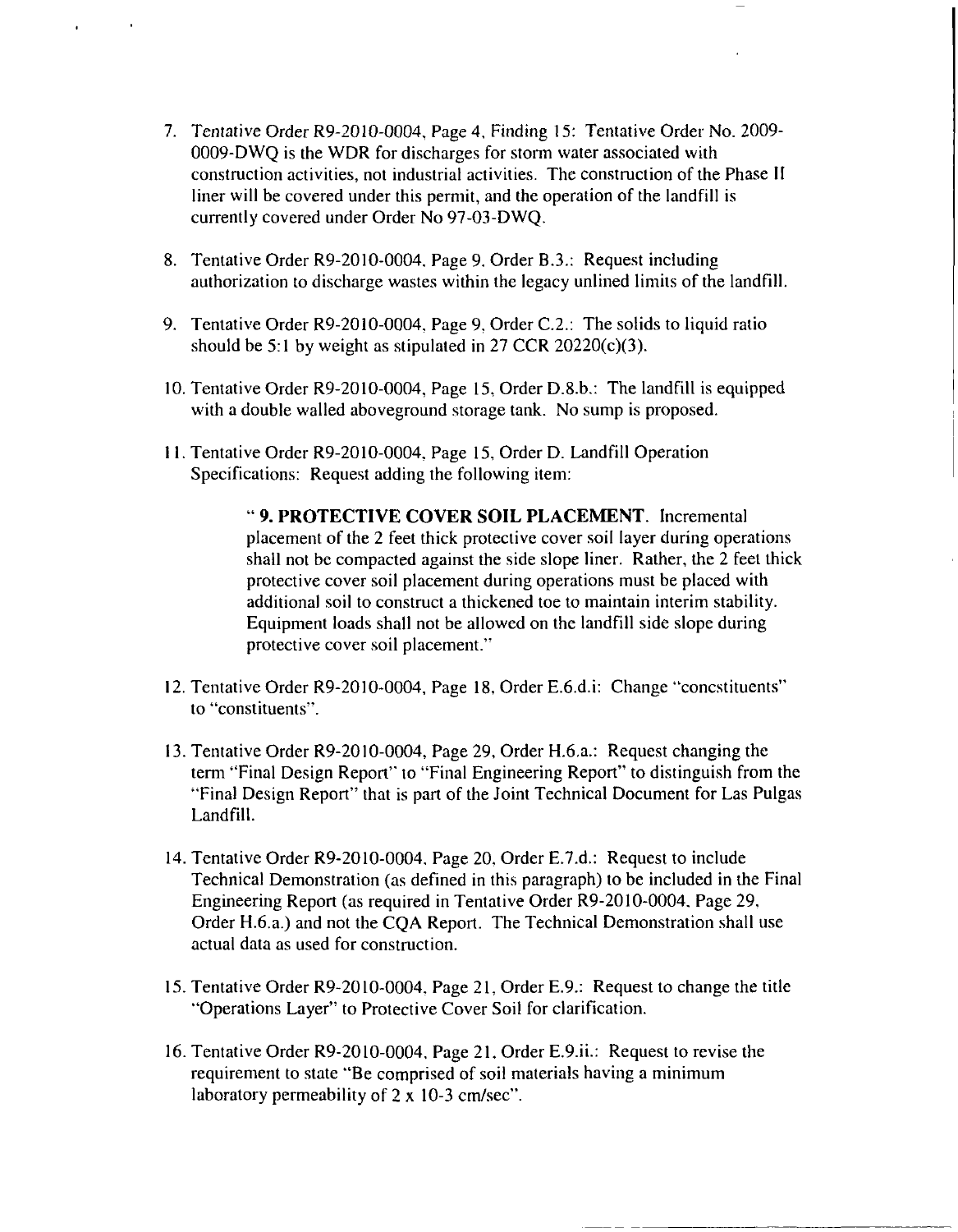17. Tentative Order R9-2010-0004, Page 21, Order E.10.b.ii.: "Processed green wastes" should be changed to "processed green material"

 $\mathbf{r} = \mathbf{r}$ 

- 18. Tentative Order R9-20I0-0004, Page 22, Order F.3.: Should be rewritten to state "all portions of the final cover shall have a slope of at least three percent and the cover shall be maintained to prevent ponding and infiltration." Currently reads as if any slope cannot deviate from 3 percent.
- 19. Tentative Order R9-2010-0004, Page 29, Order H.6.a.: Request to include Technical Demonstration (as defined in Tentative Order R9-2010-0004, Page 20. Order E.7.d) in the Final Engineering Report vice CQA Report. Technical demonstration that the proposed sideslope liner design can be constructed and remain stable and functional can be achieved by using actual data as used for construction meets specified criteria.

#### Tentative Monitoring and Reporting Program No. R9-2010-0004

- 20. Tentative Monitoring and Reporting Program No. R9-2010-0004 Finding No. 5.b.: Request clarification that the Slope Stability Workplan and Monitoring Report is only for the 2:1 slope of the Phase II liner construction area.
- 21. Tentative Monitoring and Reporting Program, Page 6, Part I.B.I.: MCB Camp Request extending from 90 days to 365 days the requirement for submitting a sampling and analysis work plan to allow time to amend an existing monitoring contract for the inclusion of developing a Sampling and Analysis Contract.
- 22. Tentative Monitoring and Reporting Program No. R9-2010-0004 Part I, B.2.: Request an extending from 90 days to 365 days the requirement for submitting the work plan for slope stability monitoring. Additional time is necessary to obtain funding and establishing a contract for this requirement. In addition. CH2M Hill, as part of their CQA scope will be mapping the geology of the cut slope during Phase II liner construction. This geologic mapping data will take longer than 90 days to compile and analysis and the information would support the workplan for the locations and amounts of inclinometer and/or permanent survey monument.
- 23. Tentative Monitoring and Reporting Program, Page 13, Part II.E.l.: Change "9W-04A" to "8W-04A" and list only once.
- 24. Tentative Monitoring and Reporting Program. Page 15, Part II.F.l.: Request correction to the description of the surface water monitoring point. The outfall of the desiltation basin is to an un-named tributary to Las Flores Creek which runs up Las Pulgas Canyon.
- 25. Tentative Monitoring and Reporting Program, Page 25, Part IV.B.6.a.i.: MCB Camp Pendleton does not have a statistician or mathematician on staff and requests an extension from 30 days to 365 days for this requirement.